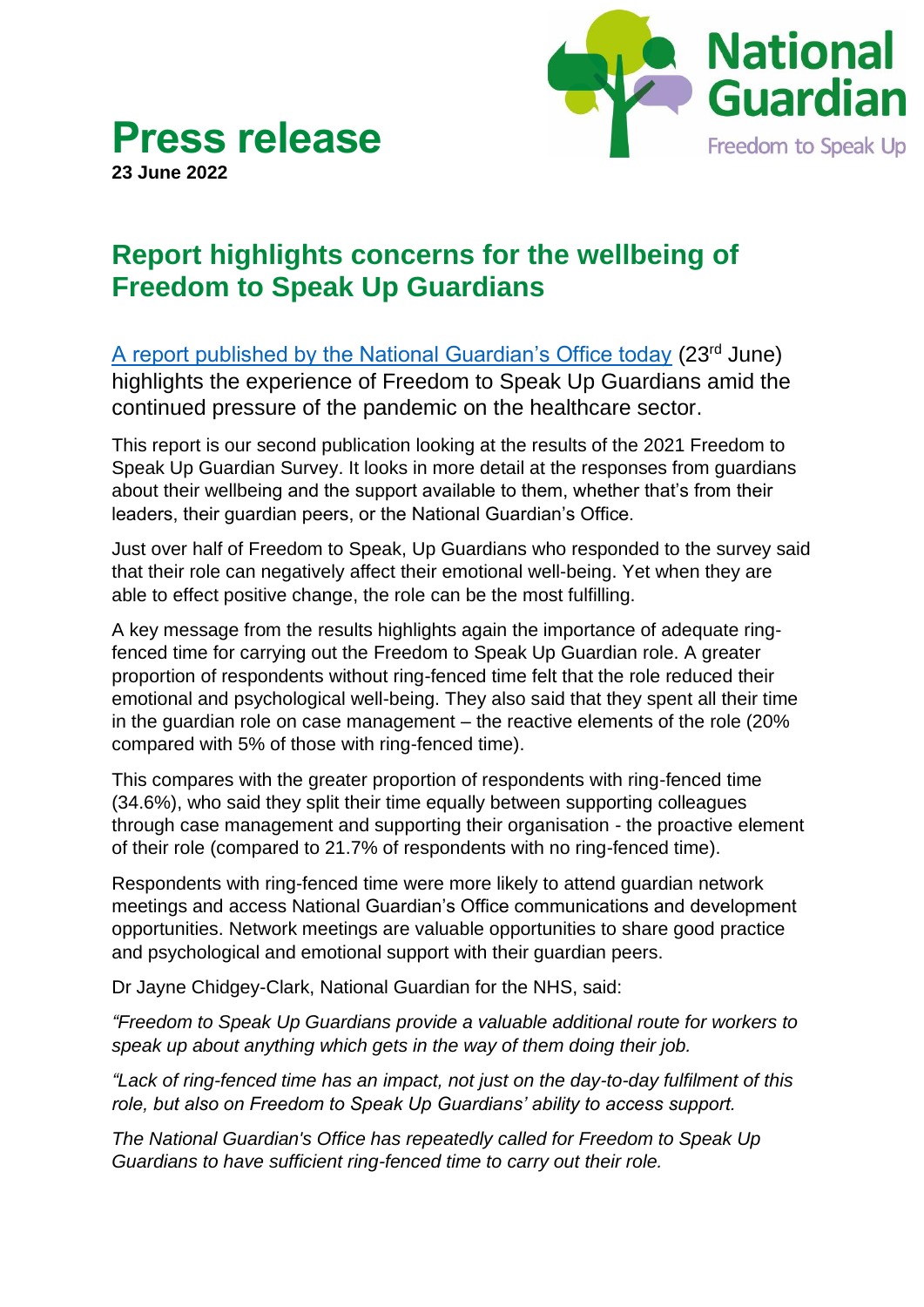*I ask that leaders discuss the findings of this report with their Freedom to Speak Up Guardian and assess with them the amount of ring-fenced time needed to carry out the role and meet the needs of workers in their organisation. This means not only the proactive and reactive elements of the role, but also that their guardian has sufficient time to access wellbeing resources, including their guardian networks."*

For more information or interviews contact: [comms@nationalguardianoffice.org.uk](mailto:comms@nationalguardianoffice.org.uk)

**>ENDS<**

# **Notes for editors:**

#### **About the report**

**Supporting the Wellbeing of Freedom to Speak Up Guardians: Further analysis of the Freedom to Speak Up Guardian Survey 2021 Published : 23rd June 2022**

**Available from: [nationalguardian.org.uk/](https://nationalguardian.org.uk/wp-content/uploads/2022/06/Supporting-the-wellbeing-of-FTSU-Guardians.pdf)**

This is the second report regarding the results of our most recent survey of Freedom to Speak Up Guardians.

This annual survey aims to gain insight into the implementation of the Freedom to Speak Up Guardian role and how this could be improved. The responses from the survey help the National Guardian's Office assess developments and to identify and prioritise changes that we may need to make to support the Freedom to Speak Up network.

This is the fifth survey of its kind. You can read reports from previous annual surveys [here.](https://www.nationalguardian.org.uk/publications/)

The survey was conducted online by Picker, an independent external research charity, on behalf of the National Guardian's Office. Picker analysed the survey findings and shared anonymised results with the NGO in a format in which no individual, or their responses, can be identified.

737 Freedom to Speak Up Guardians were invited to participate in the survey, which was open from 13 September to 31 October 2021. In total, there were 333 responses - a response rate of 45.2%.

Please see [here](https://nationalguardian.org.uk/wp-content/uploads/2022/03/FTSUG-Survey-2021-Questions.pdf) for the Freedom to Speak Up Guardian Survey 2021 Question List.

In March 2022, we published our [first report](https://nationalguardian.org.uk/wp-content/uploads/2022/03/2021-FTSUGuardian-Survey-Report.pdf) looking at the results of the 2021 Freedom to Speak Up Guardian survey.